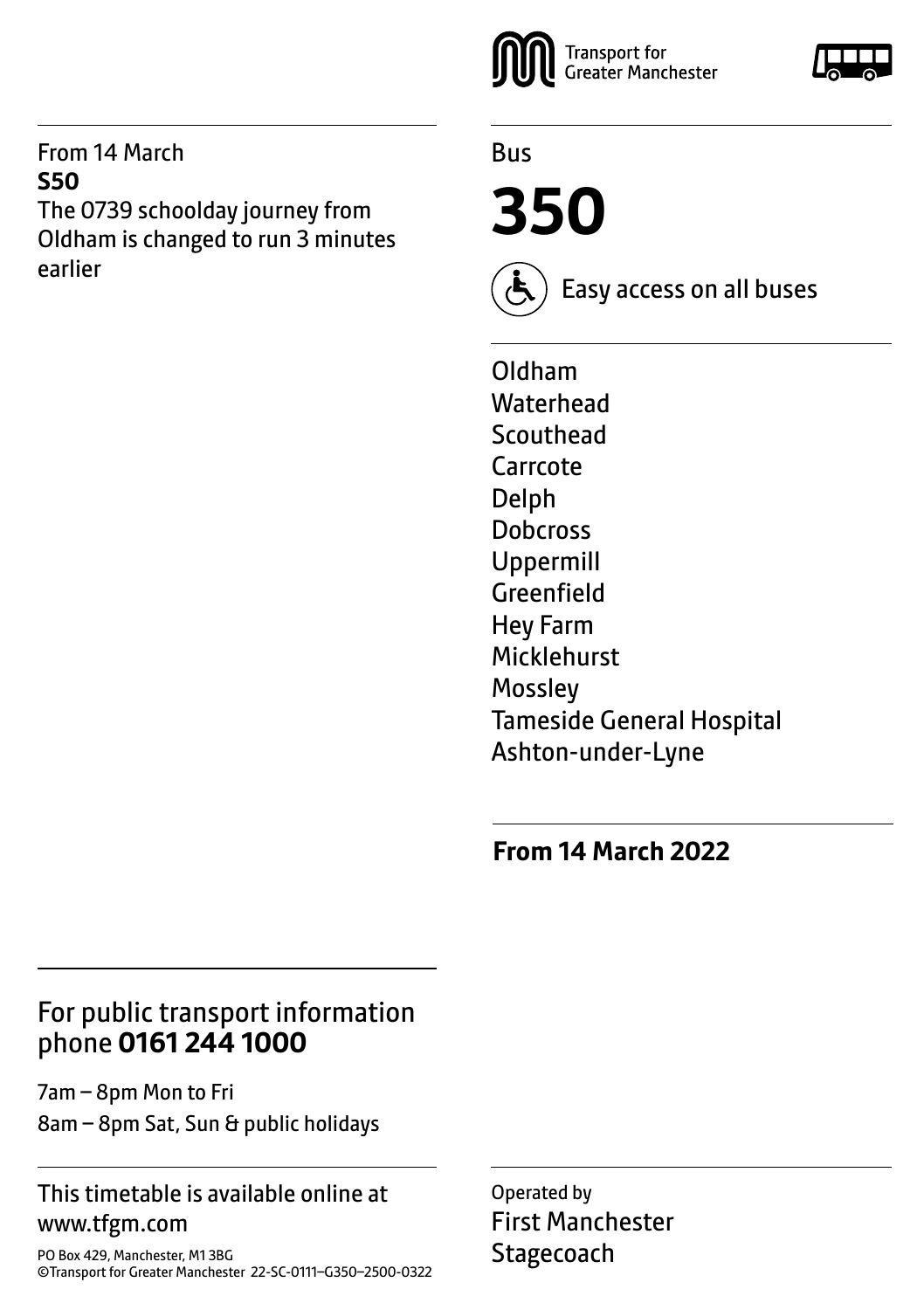## Additional information

## Alternative format

To ask for leaflets to be sent to you, or to request large print, Braille or recorded information phone 0161 244 1000 or visit www.tfgm.com

#### Easy access on buses



 Journeys run with low floor buses have no steps at the entrance, making getting on and off easier. Where shown, low floor buses have a ramp for access and a dedicated space for wheelchairs and pushchairs inside the bus. The bus operator will always try to provide easy access services where these services are scheduled to run.

## Using this timetable

Timetables show the direction of travel, bus numbers and the days of the week. Main stops on the route are listed on the left. Where no time is shown against a particular stop, the bus does not stop there on that journey. Check any letters which are shown in the timetable against the key at the bottom of the page.

## Where to find information about service changes

www.tfgm.com Bus station posters Leaflets from outlets.

## Tickets and information

Bus companies offer a range of tickets for use on their own buses. For travel on any service in the County, use System One tickets, including DaySaver. Travelshops provide tickets, information and journey planning advice on buses, trains and trams for work and pleasure.

## Using the 24 hour clock

Times are shown in four figures. The first two are the hour and the last two are the minutes.

0753 is 53 minutes past 7am 1953 is 53 minutes past 7pm



## Operator details

#### **First Manchester**

Wallshaw Street Oldham OL1 3TR Telephone 03456 460707

#### **Stagecoach**

Head Office Hyde Road Ardwick **Manchester** M12 6JS Telephone 0161 273 3377

#### **Travelshops**

#### **Ashton-under-Lyne Interchange**

Mon to Fri 7am to 5.30pm Saturday 8am to 5.30pm Sunday\* Closed

#### **Oldham Bus Station**

Mon to Fri 7am to 5.30pm Saturday 8am to 5.30pm Sunday\* Closed \*Including public holidays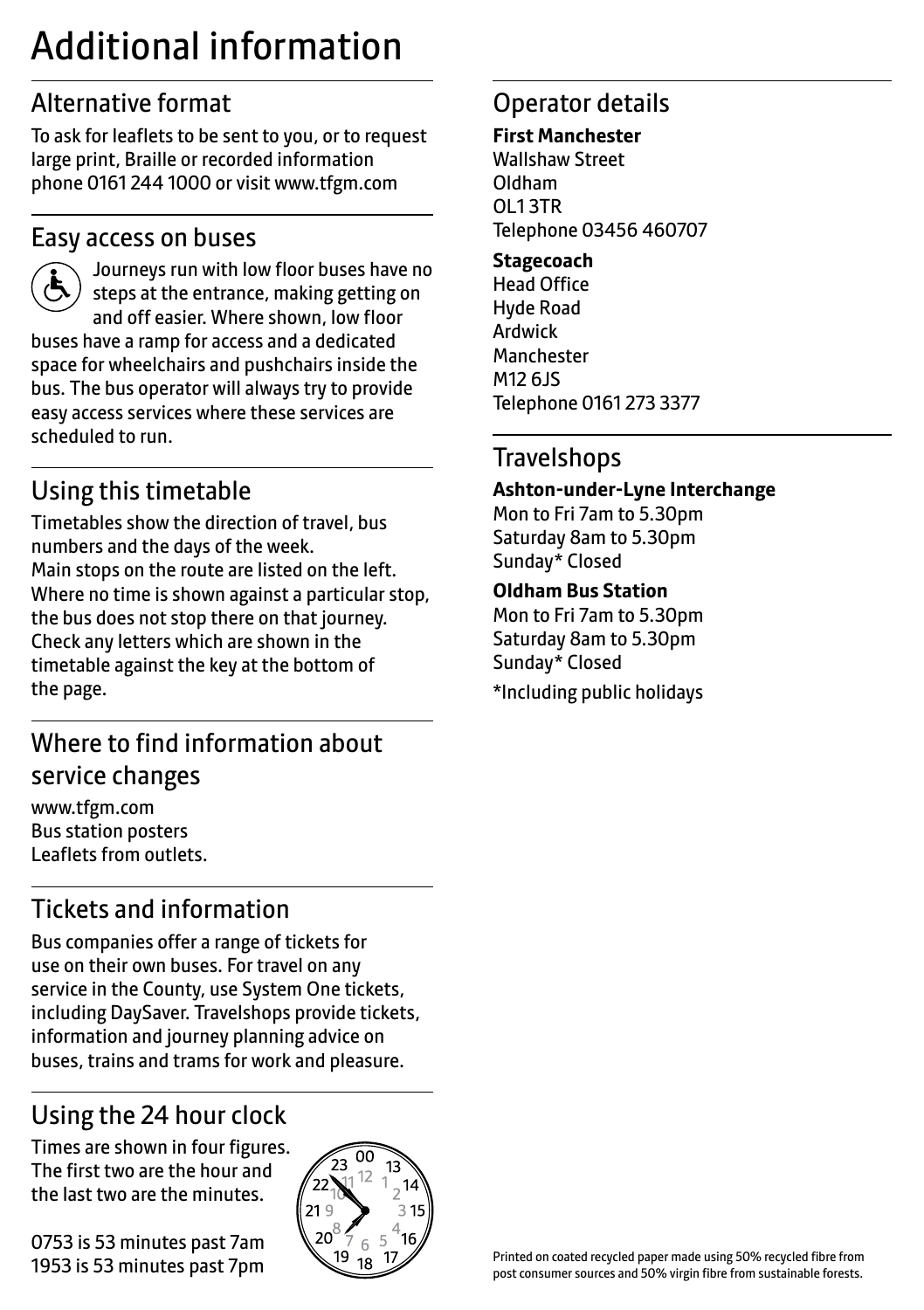#### Mondays to Fridays

|                              |      |      |      |      |      |      |      |      |       |        | SD   |      | M<br><b>SD</b> |      |               |      |      |      |      |
|------------------------------|------|------|------|------|------|------|------|------|-------|--------|------|------|----------------|------|---------------|------|------|------|------|
| Oldham, Bus Station          |      |      |      |      |      |      |      | 0659 | 0709  | 0725   | 0736 |      | b              | 0755 |               | 0827 |      | 0859 |      |
| Oldham, Mumps                |      |      |      |      |      | 0630 |      | 0707 | 0718  | 0734   | 0744 |      | 0749           | 0804 |               | 0837 |      | 0907 |      |
| Waterhead                    |      |      |      |      |      | 0636 |      | 0713 | 0727  | 0743   | 0753 |      | 0758           | 0810 |               | 0843 |      | 0913 |      |
| Scouthead, Star Inn          |      |      |      |      |      | 0641 |      | 0718 | 0732  | 0748   | 0758 |      | 0803           | 0815 |               | 0848 |      | 0918 |      |
| Delph, Crossroads            |      |      |      |      |      | 0644 |      | 0721 | 0735  | 0751   | 0801 |      | 0806           | 0818 |               | 0851 |      | 0921 |      |
| Carrcote, Friarmere Road     |      |      |      |      |      | 0648 |      | 0725 | 0739  | 0755   | 0805 |      | 0810           | 0823 |               | 0855 |      | 0926 |      |
| Uppermill, Commercial Hotel  |      |      |      |      |      | 0659 |      | 0736 | 0750  | 0806 c |      |      | c              | 0836 |               | 0906 |      | 0939 |      |
| Greenfield, Clarence Hotel   |      |      |      | 0622 |      | 0704 |      | 0741 | 0757  | 0813   |      |      |                | 0842 |               | 0911 |      | 0946 |      |
| Hey Farm arr                 |      |      |      | 0627 |      | 0709 |      | 0746 | 0802  | 0818   |      |      |                | 0847 |               | 0916 |      | 0951 |      |
| Hey Farm dep                 | 0524 | 0549 | 0604 | 0629 | 0701 | 0711 | 0733 | 0748 | 0804  | 0820   |      |      |                | 0849 |               | 0918 |      | 0953 |      |
| Micklehurst, Winterford Road | 0526 | 0551 | 0606 | 0631 | 0703 | 0713 | 0735 | 0750 | 0806  | 0822   |      | 0836 |                | 0851 | 0906          | 0920 | 0935 | 0955 | 1010 |
| Mossley, Brookbottom         | 0538 | 0603 | 0618 | 0643 | 0715 | 0725 | 0747 | 0802 | 0818  | 0834   |      | 0848 |                | 0903 | 0918          | 0932 | 0947 | 1007 | 1022 |
| Tameside General Hospital    | 0545 | 0610 | 0625 | 0650 | 0722 | 0732 | 0754 | 0810 | 0827  | 0843   |      | 0857 |                | 0910 | 0925          | 0939 | 0954 | 1014 | 1029 |
| Ashton, Interchange          | 0555 | 0620 | 0635 | 0700 | 0732 | 0744 | 0806 | 0824 | 0840  | 0856   |      | 0910 |                | 0920 | 0935          | 0949 | 1004 | 1024 | 1039 |
|                              |      |      |      |      |      |      |      |      |       |        |      |      |                |      |               |      |      |      |      |
|                              |      |      |      |      |      |      |      |      |       |        |      |      |                |      | $m$ sp $m$ sp |      |      |      |      |
| Oldham, Bus Station          | 0929 |      | 0959 |      |      | 29   |      | 59   |       |        | 1359 |      | 1423           |      |               |      | 1453 |      | 1523 |
| Oldham, Mumps                | 0937 |      | 1007 |      |      | 37   |      | 07   |       |        | 1407 |      | 1432           |      |               |      | 1502 |      | 1532 |
| Waterhead                    | 0943 |      | 1013 |      |      | 43   |      | 13   |       |        | 1413 |      | 1441           |      |               |      | 1511 |      | 1541 |
| Scouthead, Star Inn          | 0948 |      | 1018 |      |      | 48   |      | 18   |       |        | 1418 |      | 1448           |      |               |      | 1517 |      | 1547 |
| Delph, Crossroads            | 0951 |      | 1021 |      |      | 51   |      | 21   | mins  |        | 1421 |      | 1451           |      |               |      | 1523 |      | 1553 |
|                              |      |      |      |      |      |      |      |      |       |        |      |      |                |      |               |      |      |      |      |
| Carrcote, Friarmere Road     | 0956 |      | 1026 | then |      | 56   |      | 26   | past  |        | 1426 |      | 1455           | d    | d             |      | 1528 |      | 1558 |
| Uppermill, Commercial Hotel  | 1009 |      | 1039 | at   |      | 09   |      | 39   | each  |        | 1437 |      | 1506           | 1514 | 1514          |      | 1539 |      | 1609 |
| Greenfield, Clarence Hotel   | 1016 |      | 1046 |      |      | 16   |      | 46   | hour  |        | 1442 |      | 1511           | 1519 | 1519          |      | 1545 |      | 1615 |
| Hey Farm arr                 | 1021 |      | 1051 |      |      | 21   |      | 51   | until |        | 1447 |      | 1516           | 1526 | 1526          |      | 1551 |      | 1621 |
| Hey Farm dep                 | 1023 |      | 1053 |      |      | 23   |      | 53   |       |        | 1449 |      | 1518           | 1526 | 1526          |      | 1553 |      | 1623 |
| Micklehurst, Winterford Road | 1025 | 1040 | 1055 |      | 10   | 25   | 40   | 55   |       | 1440   | 1451 | 1505 | 1520           | 1528 | 1528          | 1535 | 1555 | 1610 | 1625 |
| Mossley, Brookbottom         | 1037 | 1052 | 1107 |      | 22   | 37   | 52   | 07   |       | 1452   | 1503 | 1517 | 1532           | 1540 | 1540          | 1547 | 1607 | 1622 | 1637 |

Ashton, Interchange 1054 109 1124 39 54 09 24 1509 1520 1534 1551 1555 1607 1627 1642 1657

M – Journey provided with the financial support of Transport for Greater Manchester

The journeys above are run by First Manchester

b – Starts from Oldham, Lord Street at 0740

c – Continues to Saddleworth School 13 minutes later. d – Starts from Saddleworth School 4 minutes earlier

SD – Bus S350 running on schooldays only. Bus S350 does not run via Tameside General Hospital grounds

W– All bus 350 and S350 journeys are run using easy access buses. See inside front cover of this leaflet for details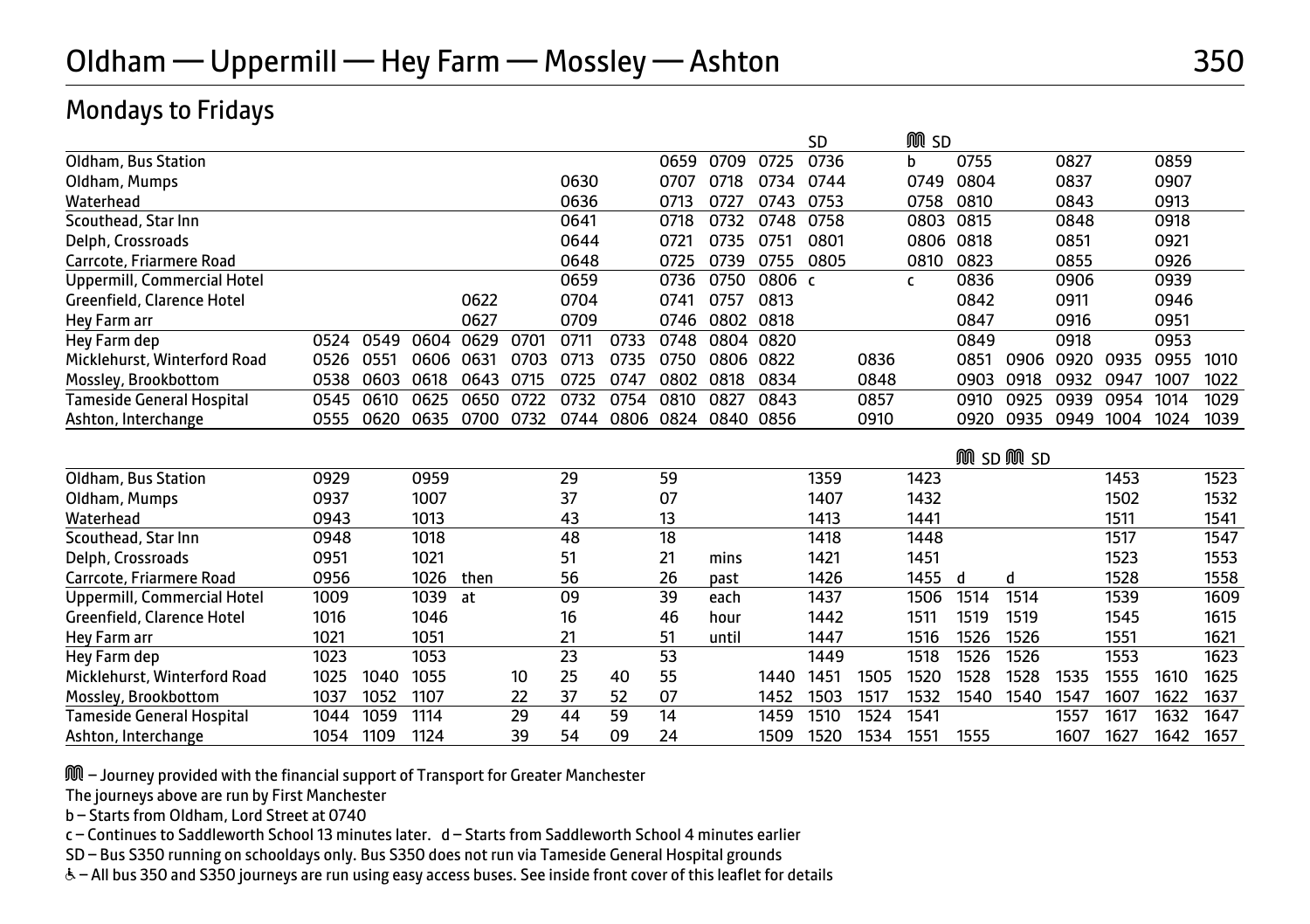## Mondays to Fridays (continued)

|                                  |      |      |      |      |      |      |      |      | M    |       | M    |  |  |  |
|----------------------------------|------|------|------|------|------|------|------|------|------|-------|------|--|--|--|
|                                  |      |      |      |      |      |      |      |      | a    |       | a    |  |  |  |
| Oldham, Bus Station              |      | 1553 |      | 1623 |      | 1659 | 1729 | 1800 | 1822 |       | 2222 |  |  |  |
| Oldham, Mumps                    |      | 1602 |      | 1632 |      | 1708 | 1738 | 1808 | 1825 |       | 2225 |  |  |  |
| Waterhead                        |      | 1611 |      | 1641 |      | 1717 | 1747 | 1816 | 1830 |       | 2230 |  |  |  |
| Scouthead, Star Inn              |      | 1617 |      | 1647 |      | 1723 | 1753 | 1821 | 1833 |       | 2233 |  |  |  |
| Delph, Crossroads                |      | 1623 |      | 1653 |      | 1729 | 1759 | 1828 | 1838 |       | 2238 |  |  |  |
| Carrcote, Friarmere Road         |      | 1628 |      | 1658 |      | 1734 | 1804 | 1831 | 1841 | and   | 2241 |  |  |  |
| Uppermill, Commercial Hotel      |      | 1639 |      | 1709 |      | 1745 | 1810 | 1837 | 1858 | every | 2258 |  |  |  |
| Greenfield, Clarence Hotel       |      | 1645 |      | 1715 |      | 1751 | 1816 | 1843 | 1903 | hour  | 2303 |  |  |  |
| Hey Farm arr                     |      | 1651 |      | 1721 |      | 1757 | 1821 | 1848 | 1905 | until | 2305 |  |  |  |
| Hey Farm dep                     |      | 1653 |      | 1723 |      | 1759 | 1823 | 1850 | 1905 |       | 2305 |  |  |  |
| Micklehurst, Winterford Road     | 1640 | 1655 | 1710 | 1725 | 1740 | 1801 | 1825 | 1852 | 1907 |       | 2307 |  |  |  |
| Mossley, Brookbottom             | 1652 | 1707 | 1722 | 1737 | 1751 | 1809 | 1833 | 1900 | 1913 |       | 2313 |  |  |  |
| <b>Tameside General Hospital</b> | 1702 | 1717 | 1732 | 1747 | 1759 | 1817 | 1841 | 1908 | 1919 |       | 2319 |  |  |  |
| Ashton, Interchange              | 1712 | 1727 | 1742 | 1757 | 1809 | 1827 | 1851 | 1915 | 1928 |       | 2328 |  |  |  |

## Saturdays

|                                  |      |      |      |      |      |      |      |       |      | M    |       | M    |  |
|----------------------------------|------|------|------|------|------|------|------|-------|------|------|-------|------|--|
|                                  |      |      |      |      |      |      |      |       |      | a    |       | a    |  |
| Oldham, Bus Station              |      |      |      |      |      |      | 0724 |       | 1754 | 1822 |       | 2222 |  |
| Oldham, Mumps                    |      |      |      |      |      |      | 0732 |       | 1802 | 1825 |       | 2225 |  |
| Waterhead                        |      |      |      |      |      |      | 0737 |       | 1807 | 1830 |       | 2230 |  |
| Scouthead, Star Inn              |      |      |      |      |      |      | 0741 |       | 1811 | 1833 |       | 2233 |  |
| Delph, Crossroads                |      |      |      |      |      |      | 0746 | and   | 1816 | 1838 | and   | 2238 |  |
| Carrcote, Friarmere Road         |      |      |      |      |      |      | 0750 | every | 1820 | 1841 | every | 2241 |  |
| Uppermill, Commercial Hotel      |      |      |      |      |      |      | 0803 | 30    | 1833 | 1858 | hour  | 2258 |  |
| Greenfield, Clarence Hotel       |      |      |      |      |      |      | 0810 | mins  | 1840 | 1903 | until | 2303 |  |
| Hey Farm                         | 0525 | 0555 | 0625 | 0655 | 0725 | 0755 | 0817 | until | 1847 | 1905 |       | 2305 |  |
| Micklehurst, Winterford Road     | 0527 | 0557 | 0627 | 0657 | 0727 | 0757 | 0819 |       | 1849 | 1907 |       | 2307 |  |
| Mossley, Brookbottom             | 0535 | 0605 | 0635 | 0705 | 0735 | 0805 | 0827 |       | 1857 | 1913 |       | 2313 |  |
| <b>Tameside General Hospital</b> | 0541 | 0611 | 0641 | 0711 | 0741 | 0811 | 0835 |       | 1905 | 1919 |       | 2319 |  |
| Ashton, Interchange              | 0550 | 0620 | 0650 | 0720 | 0750 | 0820 | 0846 |       | 1916 | 1928 |       | 2328 |  |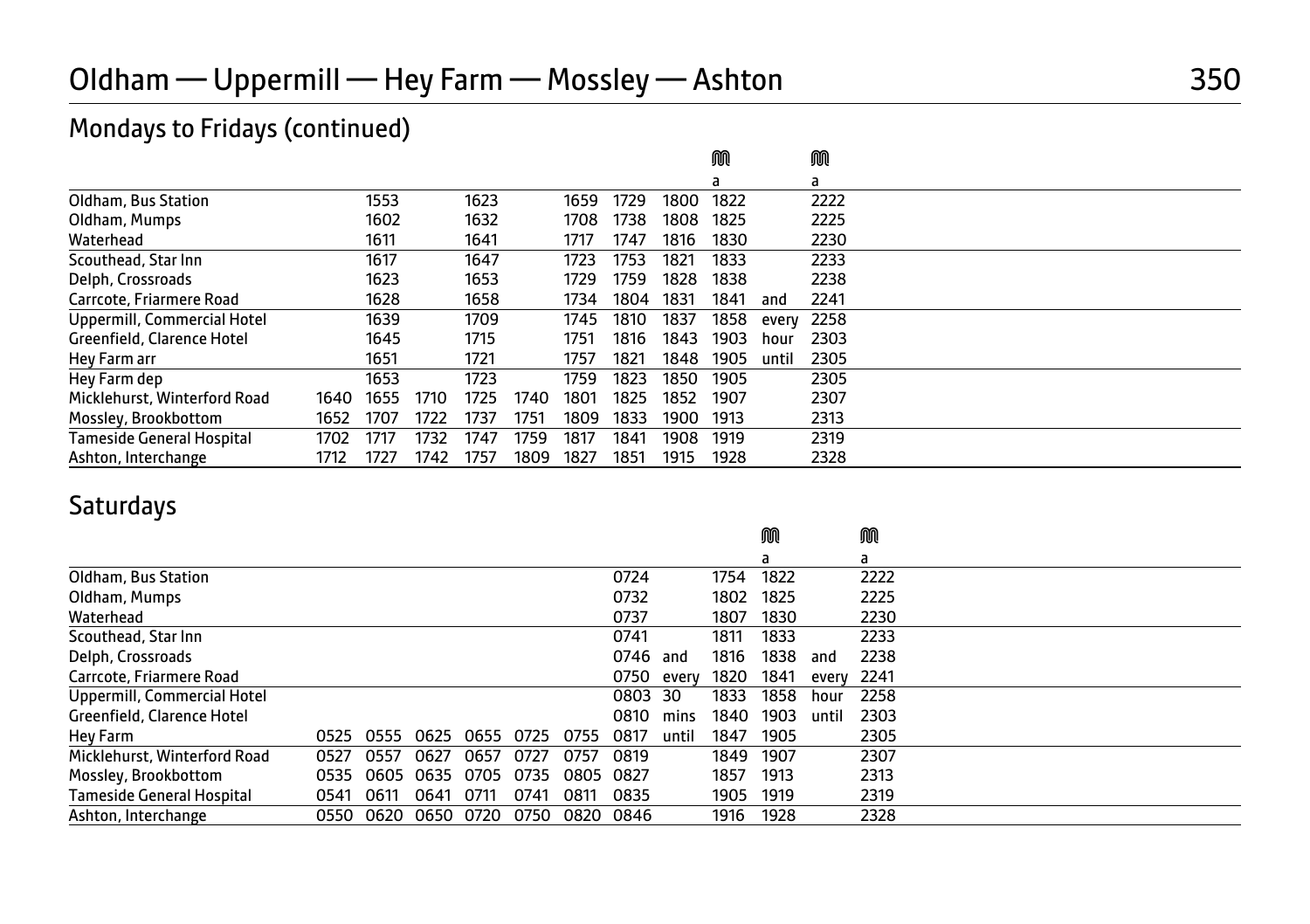#### Sundays and public holidays (except Christmas and New Year period)

|                                  |           |                |      |       |      | Ma   |       | Ma   |  |
|----------------------------------|-----------|----------------|------|-------|------|------|-------|------|--|
| Oldham, Bus Station              | 0810      | 0910           | 1010 |       | 1810 | 1922 |       | 2222 |  |
| Oldham, Mumps                    | 0815      | 0915           | 1017 |       | 1817 | 1925 |       | 2225 |  |
| Waterhead                        | 0819      | 0919           | 1022 |       | 1822 | 1930 |       | 2230 |  |
| Scouthead, Star Inn              |           | 0823 0923      | 1026 |       | 1826 | 1933 |       | 2233 |  |
| Delph, Crossroads                |           | 0828 0928      | 1031 | and   | 1831 | 1938 | and   | 2238 |  |
| Carrcote, Friarmere Road         | 0831 0931 |                | 1034 | every | 1834 | 1941 | every | 2241 |  |
| Uppermill, Commercial Hotel      |           | 0840 0940      | 1046 | hour  | 1846 | 1958 | hour  | 2258 |  |
| Greenfield, Clarence Hotel       |           | 0846 0946 1052 |      | until | 1852 | 2003 | until | 2303 |  |
| Hey Farm                         | 0851      | 0951           | 1057 |       | 1857 | 2005 |       | 2305 |  |
| Micklehurst, Winterford Road     | 0853      | 0953           | 1059 |       | 1859 | 2007 |       | 2307 |  |
| Mossley, Brookbottom             | 0901      | 1002           | 1108 |       | 1908 | 2013 |       | 2313 |  |
| <b>Tameside General Hospital</b> | 0907      | 1009           | 1115 |       | 1915 | 2019 |       | 2319 |  |
| Ashton, Interchange              | 0916      | 1018           | 1124 |       | 1924 | 2028 |       | 2328 |  |

For details of buses during the Christmas and New Year period, please phone 0161 244 1000 M – Journey provided with the financial support of Transport for Greater Manchester

a – Run by Stagecoach. All other journeys are run by First Manchester<br>& – All bus 350 journeys are run using easy access buses. See inside front cover of this leaflet for details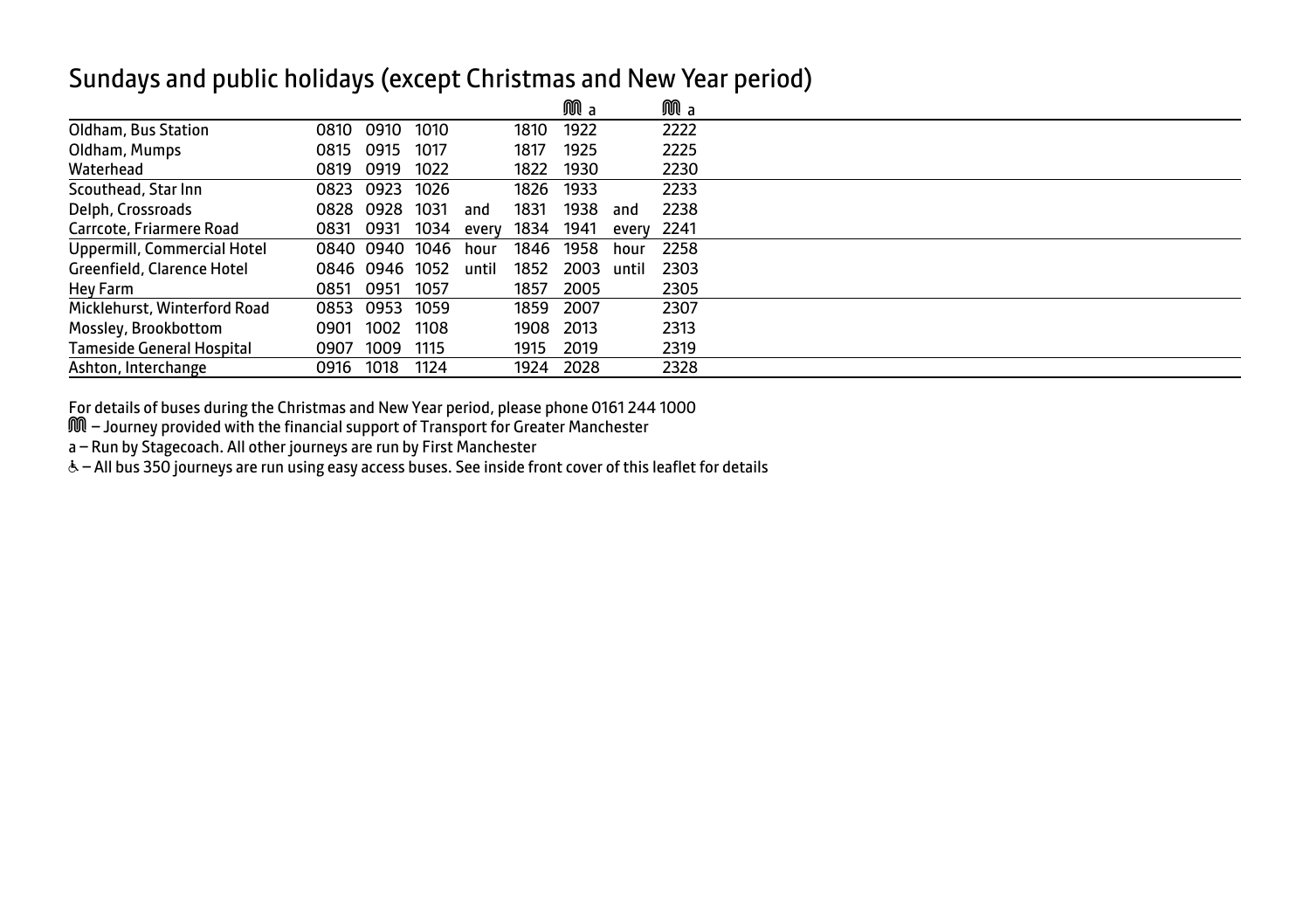# **350**



Transport for Greater Manchester uses reasonable endeavours to check the accuracy of information published and to publish changes to information in a timely manner. In no event will Transport for Greater Manchester be liable for any loss that may arise from this information being inaccurate.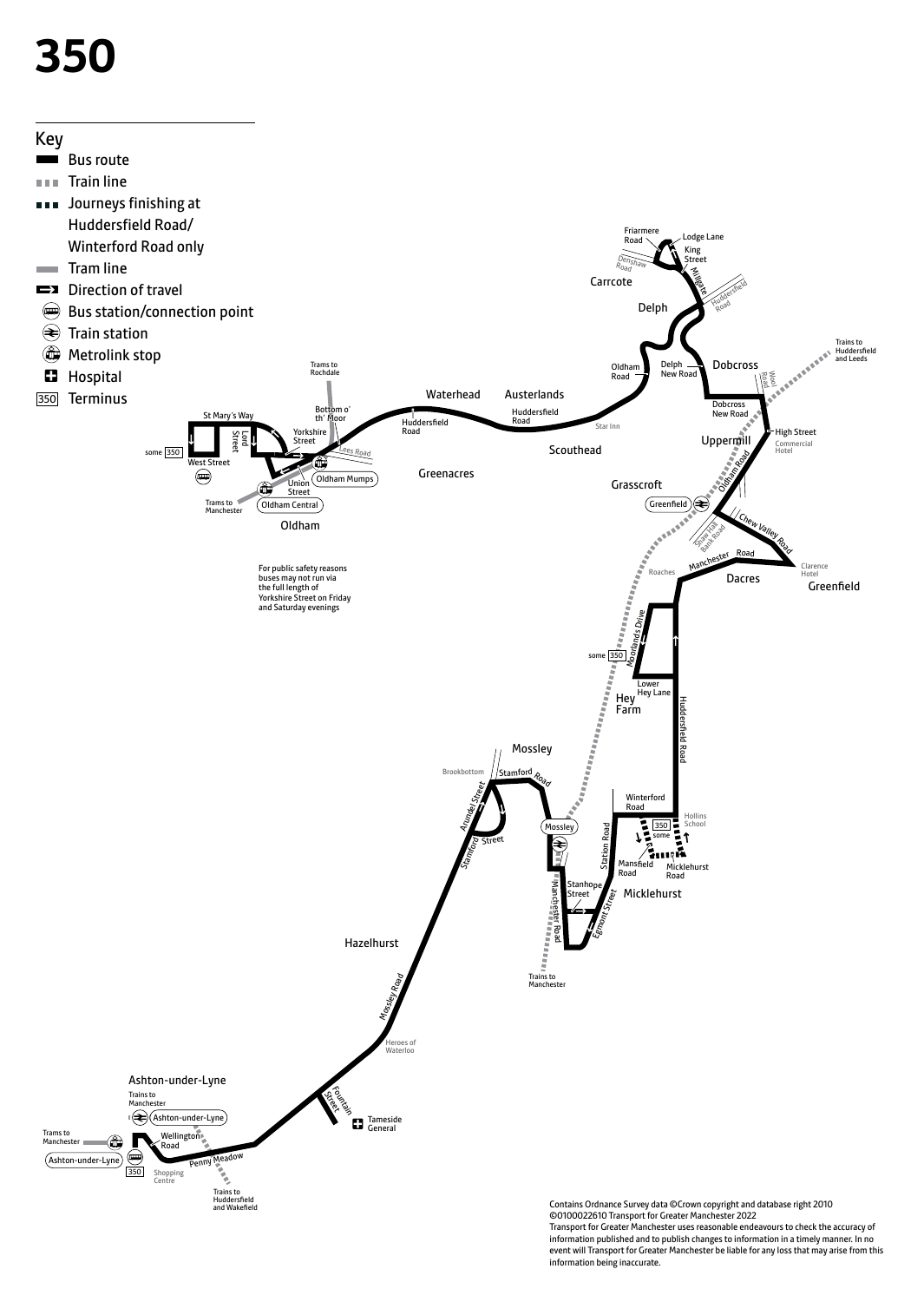## Mondays to Fridays

|                                                   |      |           |           |      |        |      | M SD M SD |              |      |                |      |              |      |      |      |      |      |      |      |
|---------------------------------------------------|------|-----------|-----------|------|--------|------|-----------|--------------|------|----------------|------|--------------|------|------|------|------|------|------|------|
| Ashton, Interchange                               |      | 0600 0625 |           | 0640 | 0710   |      | 0730      | 0740         | 0802 | 0817           | 0832 | 0847         | 0902 | 0917 | 0932 | 0947 | 1002 | 1017 | 1032 |
| <b>Tameside General Hospital</b>                  |      | 0608      | 0634      | 0649 | 0720   |      |           | 0750         | 0812 | 0827           | 0842 | 0857         | 0912 | 0927 | 0942 | 0957 | 1012 | 1027 | 1042 |
| Mossley, Brookbottom                              |      | 0614      | 0641      | 0656 | 0728   | 0740 | 0745      | 0758         | 0820 | 0835           | 0850 | 0905         | 0920 | 0935 | 0950 | 1005 | 1020 | 1035 | 1050 |
| Micklehurst, Mansfield Road                       |      |           |           |      |        |      |           |              | 0829 |                | 0859 |              | 0929 |      | 0959 |      | 1029 |      | 1059 |
| Micklehurst, Winterford Road                      |      | 0619      | 0648 0703 |      | 0738   | 0750 | 0755      | 0808         | 0830 | 0847           | 0900 | 0915         | 0930 | 0945 | 1000 | 1015 | 1030 | 1045 | 1100 |
| Hey Farm arr                                      |      | 0623      | 0652      | 0707 | 0742   | 0756 | 0801      | 0812         |      | 0851           |      | 0919         |      | 0949 |      | 1019 |      | 1049 |      |
| Hey Farm dep                                      |      | 0623      | 0652      | 0707 | 0744   | 0756 | 0801      | 0814         |      | 0853           |      | 0921         |      | 0951 |      | 1021 |      | 1051 |      |
| Greenfield, Clarence Hotel                        |      | 0630      | 0659      | 0714 | 0750   | 0802 | 0807      | 0820         |      | 0859           |      | 0927         |      | 0957 |      | 1027 |      | 1057 |      |
| Uppermill, Commercial Hotel                       |      | 0637      | 0706      | 0721 | 0757   | 0809 | 0814      | 0827         |      | 0906           |      | 0934         |      | 1005 |      | 1035 |      | 1105 |      |
| Delph, Crossroads                                 |      | 0643      | 0712      | 0727 | 0804 e |      | e         | 0834         |      | 0913           |      | 0943         |      | 1014 |      | 1044 |      | 1114 |      |
| Carrcote, Friarmere Road                          |      | 0648 0717 |           | 0732 | 0808   |      |           | 0838         |      | 0917           |      | 0948         |      | 1019 |      | 1049 |      | 1119 |      |
| Delph, Crossroads                                 |      | 0651      | 0720      | 0735 | 0812   |      |           | 0842         |      | 0921           |      | 0953         |      | 1024 |      | 1054 |      | 1124 |      |
| Scouthead, Star Inn                               |      | 0654      | 0723      | 0738 | 0816   |      |           | 0846         |      | 0925           |      | 0957         |      | 1028 |      | 1058 |      | 1128 |      |
| Waterhead                                         | 0629 | 0659      | 0728      | 0743 | 0820   |      |           | 0850         |      | 0929           |      | 1001         |      | 1032 |      | 1102 |      | 1132 |      |
| Oldham, Mumps                                     | 0638 | 0708      | 0741      | 0756 | 0832   |      |           | 0902         |      | 0936           |      | 1008         |      | 1039 |      | 1109 |      | 1139 |      |
| Oldham, Bus Station                               | 0646 | 0716      | 0749      | 0804 | 0842   |      |           | 0912         |      | 0944           |      | 1016         |      | 1047 |      | 1117 |      | 1147 |      |
|                                                   |      |           |           |      |        |      |           |              |      | <b>M</b> SD SD |      |              |      |      |      |      |      |      |      |
|                                                   | 1047 |           | 02        | 17   | 32     | 47   |           | 1402         | 1417 |                |      | 1432         | 1447 | 1502 | 1517 | 1532 | 1547 | 1602 | 1617 |
| Ashton, Interchange                               | 1057 |           |           | 27   | 42     | 57   |           | 1412         | 1427 |                |      | 1442         | 1457 | 1512 | 1528 | 1544 | 1558 | 1613 | 1628 |
| <b>Tameside General Hospital</b>                  | 1105 |           | 12        | 35   | 50     | 05   |           |              | 1435 |                |      |              | 1505 | 1520 | 1537 | 1552 | 1607 | 1623 | 1638 |
| Mossley, Brookbottom                              |      |           | 20<br>29  |      | 59     |      |           | 1420<br>1429 |      |                |      | 1450<br>1459 |      | 1529 |      | 1601 |      | 1633 |      |
| Micklehurst, Mansfield Road                       | 1115 |           | 30        | 45   | 00     | 15   |           | 1430         | 1445 |                |      | 1500         | 1515 | 1530 | 1545 | 1602 | 1615 | 1634 | 1645 |
| Micklehurst, Winterford Road                      | 1119 |           |           | 49   |        | 19   |           |              | 1449 |                |      |              | 1519 |      | 1549 |      | 1619 |      | 1649 |
| Hey Farm arr                                      | 1121 | then      |           | 51   |        | 21   | mins      |              | 1451 |                |      |              | 1521 |      | 1551 |      | 1621 |      | 1651 |
| Hey Farm dep<br><b>Greenfield, Clarence Hotel</b> | 1127 | at        |           | 57   |        | 27   | past      |              | 1457 |                |      |              | 1527 |      | 1559 |      | 1629 |      | 1659 |
|                                                   | 1135 |           |           | 05   |        | 35   | each      |              | 1505 |                | σ    |              | 1534 |      | 1606 |      | 1636 |      | 1706 |
| Uppermill, Commercial Hotel                       | 1144 |           |           | 14   |        | 44   | hour      |              | 1514 | ø<br>1519      | 1520 |              | 1541 |      | 1613 |      | 1643 |      | 1713 |
| Delph, Crossroads<br>Carrcote, Friarmere Road     |      |           |           | 19   |        |      | until     |              |      |                | 1525 |              |      |      |      |      | 1648 |      | 1718 |
|                                                   | 1149 |           |           |      |        | 49   |           |              | 1519 | 1524           |      |              | 1545 |      | 1618 |      |      |      |      |
| Delph, Crossroads                                 | 1154 |           |           | 24   |        | 54   |           |              | 1523 | 1528           | 1529 |              | 1549 |      | 1623 |      | 1653 |      | 1723 |
| Scouthead, Star Inn                               | 1158 |           |           | 28   |        | 58   |           |              | 1527 | 1532           | 1533 |              | 1553 |      | 1628 |      | 1658 |      | 1728 |
| Waterhead                                         | 1202 |           |           | 32   |        | 02   |           |              | 1531 | 1536           | 1537 |              | 1557 |      | 1633 |      | 1703 |      | 1733 |
| Oldham, Mumps                                     | 1209 |           |           | 39   |        | 09   |           |              | 1540 | 1545           | 1546 |              | 1609 |      | 1645 |      | 1715 |      | 1745 |
| Oldham, Bus Station                               | 1217 |           |           | 47   |        | 17   |           |              | 1548 | 1553           | 1554 |              | 1617 |      | 1653 |      | 1723 |      | 1753 |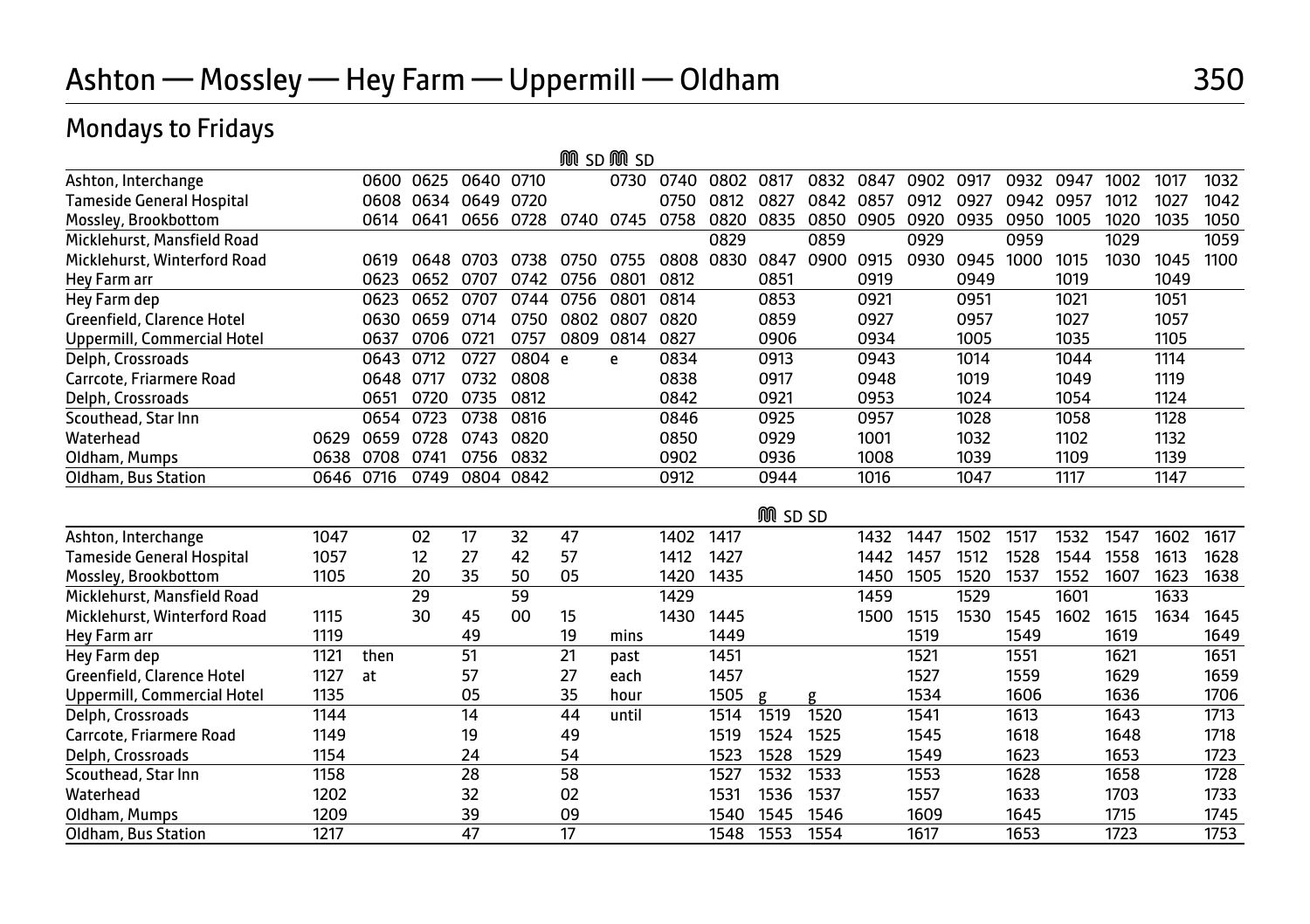#### Mondays to Fridays (continued)

|                              |      |      |      |      |      |      |      | Ma   |      | Ma   | Ma        | Ma        | Ma   |  |  |
|------------------------------|------|------|------|------|------|------|------|------|------|------|-----------|-----------|------|--|--|
| Ashton, Interchange          | 1632 | 1647 | 1702 | 1717 | 1732 | 1747 | 1805 | 1835 | 1900 | 1935 | 2035      | 2135      | 2235 |  |  |
| Tameside General Hospital    | 1642 | 1656 | 1712 | 1726 | 1742 | 1757 | 1814 | 1842 | 1906 | 1942 | 2042      | 2142      | 2242 |  |  |
| Mossley, Brookbottom         | 1652 | 1707 | 1722 | 1737 | 1750 | 1806 | 1823 | 1848 | 1914 | 1948 | 2048      | 2148      | 2248 |  |  |
| Micklehurst, Mansfield Road  | 1703 |      | 1733 |      | 1759 |      |      |      |      |      |           |           |      |  |  |
| Micklehurst, Winterford Road | 1704 | 1715 | 1734 | 1745 | 1800 | 1813 | 1829 | 1857 | 1919 | 1957 | 2057      | 2157      | 2257 |  |  |
| Hey Farm arr                 |      | 1719 |      | 1749 |      | 1818 | 1833 | 1900 | 1922 | 2000 | 2100      | 2200      | 2300 |  |  |
| Hey Farm dep                 |      | 1721 |      | 1751 |      | 1818 | 1833 | 1900 |      | 2000 | 2100      | 2200      | 2300 |  |  |
| Greenfield, Clarence Hotel   |      | 1729 |      | 1759 |      | 1823 | 1838 | 1905 |      | 2005 | 2105      | 2205      | 2305 |  |  |
| Uppermill, Commercial Hotel  |      | 1736 |      | 1806 |      | 1829 | 1844 | 1911 |      | 2011 | 2111      | 2211      | 2311 |  |  |
| Delph, Crossroads            |      | 1743 |      | 1813 |      | 1834 | 1849 | 1916 |      | 2016 | 2116      | 2216      | 2316 |  |  |
| Carrcote, Friarmere Road     |      | 1748 |      | 1818 |      | 1837 | 1852 | 1920 |      | 2020 | 2120      | 2220      | 2320 |  |  |
| Delph, Crossroads            |      | 1753 |      | 1823 |      | 1839 | 1854 | 1925 |      | 2025 | 2125      | 2225      | 2325 |  |  |
| Scouthead, Star Inn          |      | 1758 |      | 1828 |      | 1844 | 1859 | 1930 |      | 2030 | 2130      | 2230      | 2330 |  |  |
| Waterhead                    |      | 1803 |      | 1833 |      | 1849 | 1904 | 1933 |      | 2033 | 2133      | 2233      | 2333 |  |  |
| Oldham, Mumps                |      | 1811 |      | 1841 |      | 1855 | 1910 | 1939 |      | 2039 | 2139      | 2239      | 2339 |  |  |
| Oldham, Bus Station          |      | 1819 |      | 1849 |      | 1900 | 1915 | 1944 |      |      | 2044 2144 | 2244 2344 |      |  |  |

#### **Saturdays**

|                                  |            |       |      | Ma   |      | M a  | Ma        | Ma             | Ma    |  |
|----------------------------------|------------|-------|------|------|------|------|-----------|----------------|-------|--|
| Ashton, Interchange              | 0555       |       | 1755 | 1835 | 1900 | 1935 | 2035      | 2135           | 2235  |  |
| <b>Tameside General Hospital</b> | 0605       |       | 1805 | 1842 | 1910 | 1942 | 2042      | 2142           | 2242  |  |
| Mossley, Brookbottom             | 0612       |       | 1812 | 1848 | 1917 | 1948 |           | 2048 2148 2248 |       |  |
| Micklehurst, Winterford Road     | 0622       |       | 1822 | 1857 | 1927 | 1957 | 2057      | 2157           | 2257  |  |
| Hey Farm                         | 0626       | and   | 1826 | 1900 | 1931 |      | 2000 2100 | 2200 2300      |       |  |
| Greenfield, Clarence Hotel       | 0631       | everv | 1831 | 1905 |      | 2005 | 2105      | 2205           | -2305 |  |
| Uppermill, Commercial Hotel      | 0639       | 30    | 1839 | 1915 |      | 2011 | 2111      | 2211           | 2311  |  |
| Delph, Crossroads                | 0645       | mins  | 1845 | 1920 |      | 2016 | 2116      | 2216           | 2316  |  |
| Carrcote, Friarmere Road         | 0650 until |       | 1850 | 1923 |      | 2020 | 2120      | 2220           | 2320  |  |
| Delph, Crossroads                | 0655       |       | 1855 | 1925 |      | 2025 | 2125      | 2225           | 2325  |  |
| Scouthead, Star Inn              | 0700       |       | 1900 | 1930 |      | 2030 | 2130      | 2230           | 2330  |  |
| Waterhead                        | 0704       |       | 1904 | 1933 |      | 2033 | 2133      | 2233           | 2333  |  |
| Oldham, Mumps                    | 0711       |       | 1911 | 1939 |      | 2039 | 2139      | 2239           | 2339  |  |
| Oldham, Bus Station              | 0719       |       | 1919 | 1944 |      |      | 2044 2144 | 2244 2344      |       |  |

M – Journey provided with the financial support of Transport for Greater Manchester. a – Run by Stagecoach. All other journeys are run by First Manchester

e – Continues to Saddleworth School 4 minutes later. g – Starts from Saddleworth School 9 minutes earlier

SD – Bus S350 running on schooldays only. Bus S350 does not run via Tameside General Hospital grounds

W– All bus 350 and S350 journeys are run using easy access buses. See inside front cover of this leaflet for details